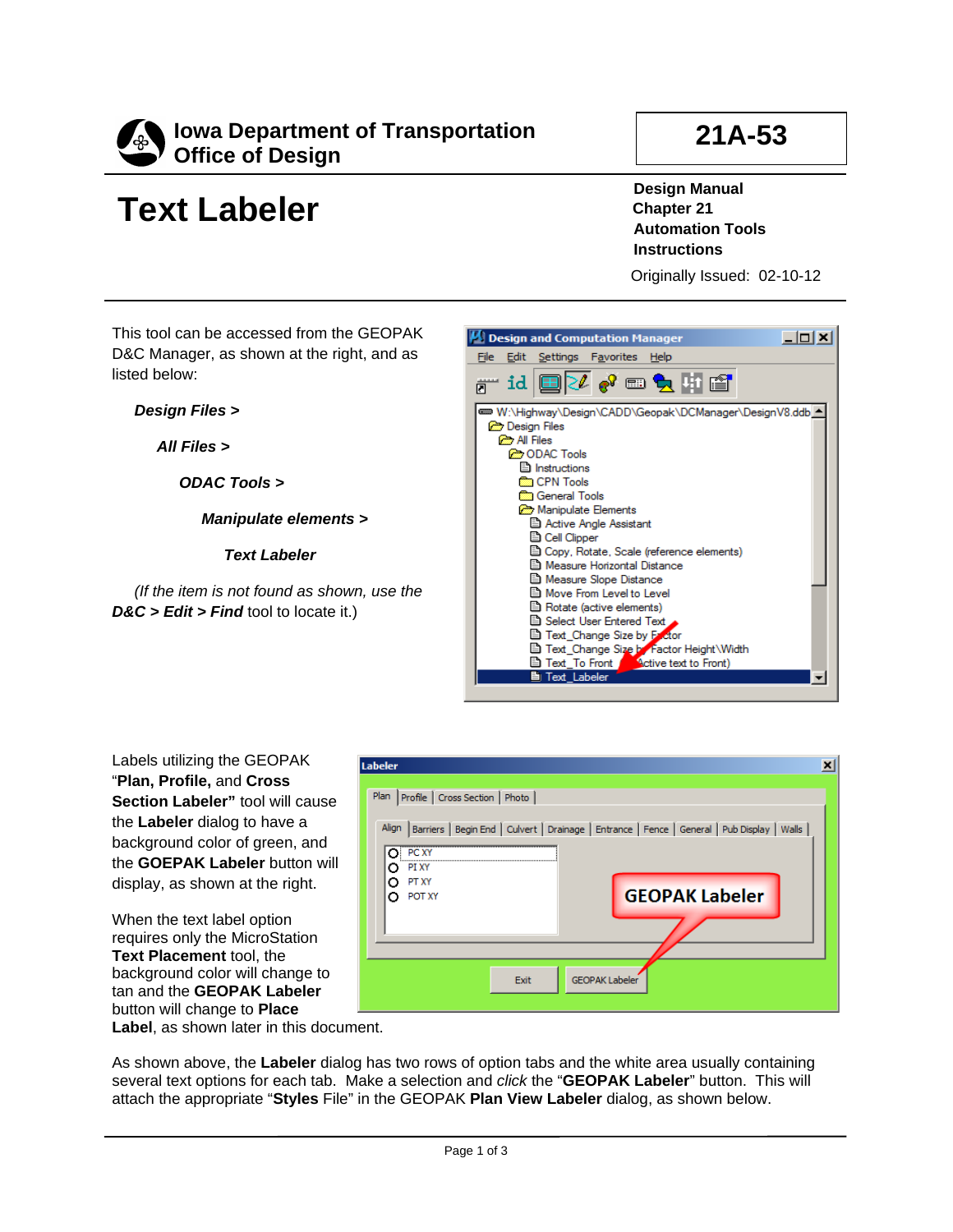After *clicking* the **GEOPAK Labeler** button, (shown above), the **Plan View Labeler** dialog will be active, as shown below.

| <b>M.</b> Plan View Labeler - Style:  \Labeler \PC XY.lsf -> Unnamed Style |                                                        |                      |                         |
|----------------------------------------------------------------------------|--------------------------------------------------------|----------------------|-------------------------|
| Style Files Options Scale Tools                                            |                                                        |                      |                         |
| Text   Params.   Shape   Leader   Rotate   Styles  <br>Job No.: 218<br>Q   | ◯ Computed Inserts ◯ User Inserts                      |                      |                         |
| Element: Arc:                                                              | <b>Computed Text</b>                                   |                      |                         |
| Chain: No Chains<br>TIN File: \Photo\0075\0075.tin<br>Q                    | Radius<br>Radius (Alt. Units)<br>$Delta \rightarrow D$ | Space                | Return                  |
| Label Feature                                                              | Delta -> DM<br>$Delta$ -> $DMS$                        | Clear<br>Place Label | Delimit                 |
| 冰楼<br>⊀ु≯                                                                  | Curvature -> D<br>Curvature -> DM                      |                      | <b>Continuous Place</b> |
| Data Point Location                                                        | <b>Not Available</b>                                   |                      |                         |

Select the Label Feature, (typically the "**Data Point Location**", located by the arrow above), and place a data point in the file to set the location to be calculated.

*Click* the "Styles" tab, (located below by the red arrow).

| <b>M. Plan View Labeler - Style: \Labeler\PC XY.lsf -&gt; PC XY - Active</b> |                                                  | -101                                       |
|------------------------------------------------------------------------------|--------------------------------------------------|--------------------------------------------|
| Style Files Options Scale Tools                                              |                                                  |                                            |
| Text   Params.   Shape   Leader   Rotate   Styles                            |                                                  | PC Sta. 10451+23.883 ·                     |
| <b>Item Selector</b>                                                         | <b>Style Preview</b>                             | ---d-e-l-i-m-i-t----l-i<br>X=4266447.0406· |
| abels <b>a</b>                                                               |                                                  | Y=3648416.2632                             |
| <b>A</b> PC XY                                                               | ᡅ<br>PC 5ta. 10451+23.883<br>X=4266447.0408<br>凮 | Space<br>Return<br>Delimit<br>Clear        |
| Update Style<br>New Style<br>Scale:1.00<br>New Category                      | Node and Shape Only                              | Place Label<br>Continuous Place            |

*Double-click* the **Label**, (located by the blue arrow, above), to populate the display window at the top right of the dialog. If necessary, the **Label** text can be modified in the display window, prior to placement.

**Note:** Confirm that the "Computed inserts" (X,Y in this example) are updating correctly based on your **Data Point Location** from the previous step.

When the label is ready for placement, *click* the "**Place Label**" button and data point the location in your file.

Also note the **Current Angle** located under the **Rotate**  tab, as shown at the right. This angle may possibly stay the same from one text placement procedure to the next, and may need to be changed manually to obtain the desired text placement results.

| Options Scale<br>Tools                          |               |  |  |  |
|-------------------------------------------------|---------------|--|--|--|
| arams.   Shape   Leader   Rotate   Styles       |               |  |  |  |
| gle                                             | Sample Output |  |  |  |
| 337.250<br>Current Angle:                       |               |  |  |  |
| ABC<br>ABC <sup>1</sup><br><b>Element Angle</b> |               |  |  |  |
| Alignment Angle: 6.3                            |               |  |  |  |
| igle By                                         |               |  |  |  |
| Element<br>AA<br>ıP                             |               |  |  |  |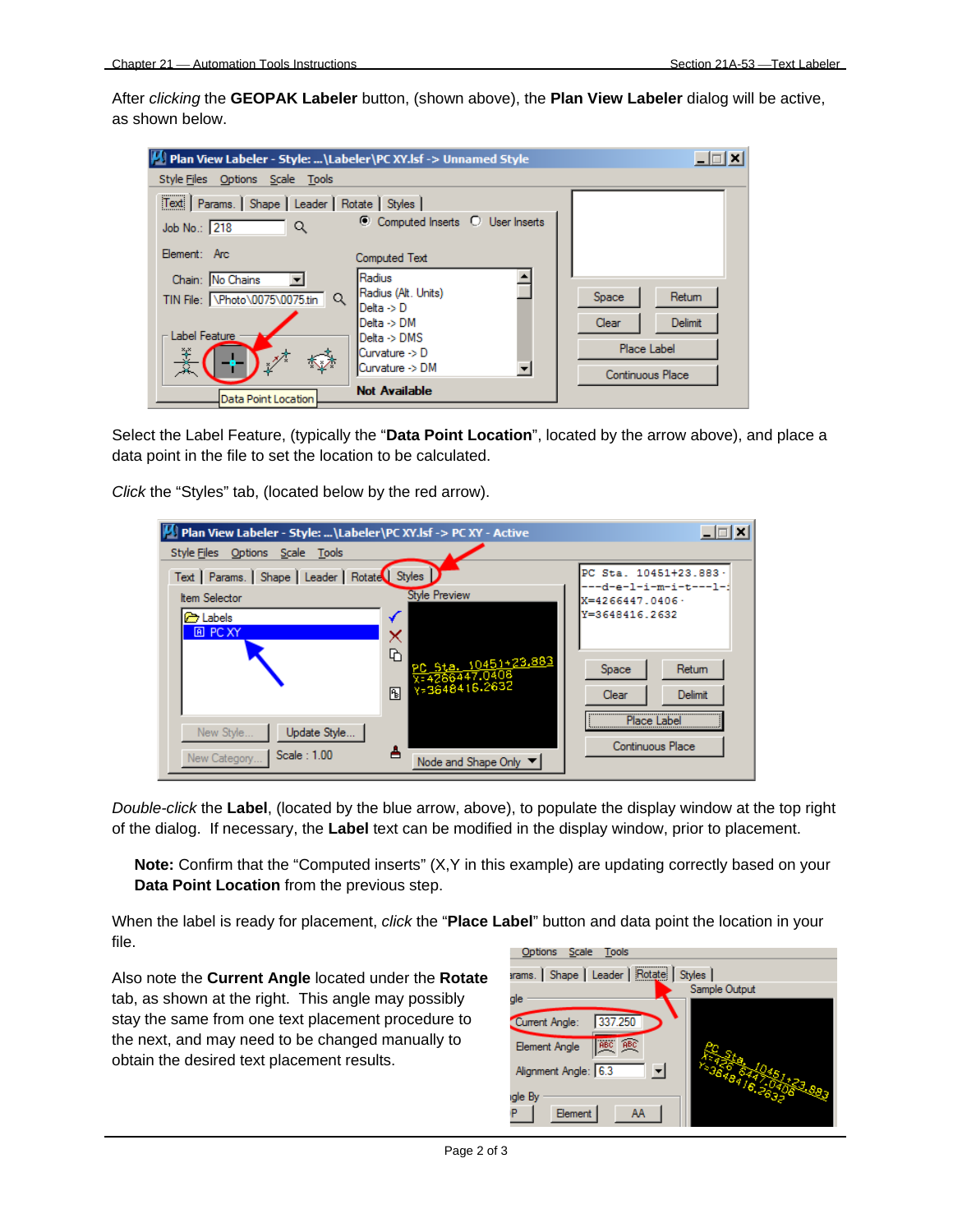When the **Labeler** dialog background is green, not all label options will calculate coordinates or a station value, but all will utilize a **Style**, as listed in the **Plan View Labeler** dialog.

Tabs that create the tan background do NOT produce "calculated labels" and simply utilize the MicroStation **Place Text** command, and are place with the active MicroStation text settings, e.g., size, weight, color, level, and angle.

| Labeler                                                                                                                                        | × |
|------------------------------------------------------------------------------------------------------------------------------------------------|---|
| Plan Profile   Cross Section   Photo  <br>Align   Barriers   Begin End   Culvert   Drainage   Entrance   Fence   General   Pub Display   Walls |   |
| <b>Und Ent Pipe</b><br>Ω<br>Corr Metal Pipe<br>o<br>Und Rdwy Pipe<br>⊙ı<br>RR Xing<br>Remove<br>Ω                                              |   |
| <b>U.A.C.</b>                                                                                                                                  |   |
| $\Box$ Leader<br>Place Label<br>Exit                                                                                                           |   |

After making a text selection, *click* the **Place Label**  button, which should cause the MicroStation **Text Editor** dialog to display. After confirming that all text attributes are set correctly for the situation, place a data point in the file for the text location.

| Text Editor    |          |
|----------------|----------|
| Uncl Rdwy Pipe | Apply    |
|                | Reset    |
|                | Spelling |

*Right-click* (reset) to release the text from the on-screen cursor and to end the command, or *click* the **Reset** button on the **Text Editor** dialog.

For additions to this tool please contact ODAC with your suggestion(s).